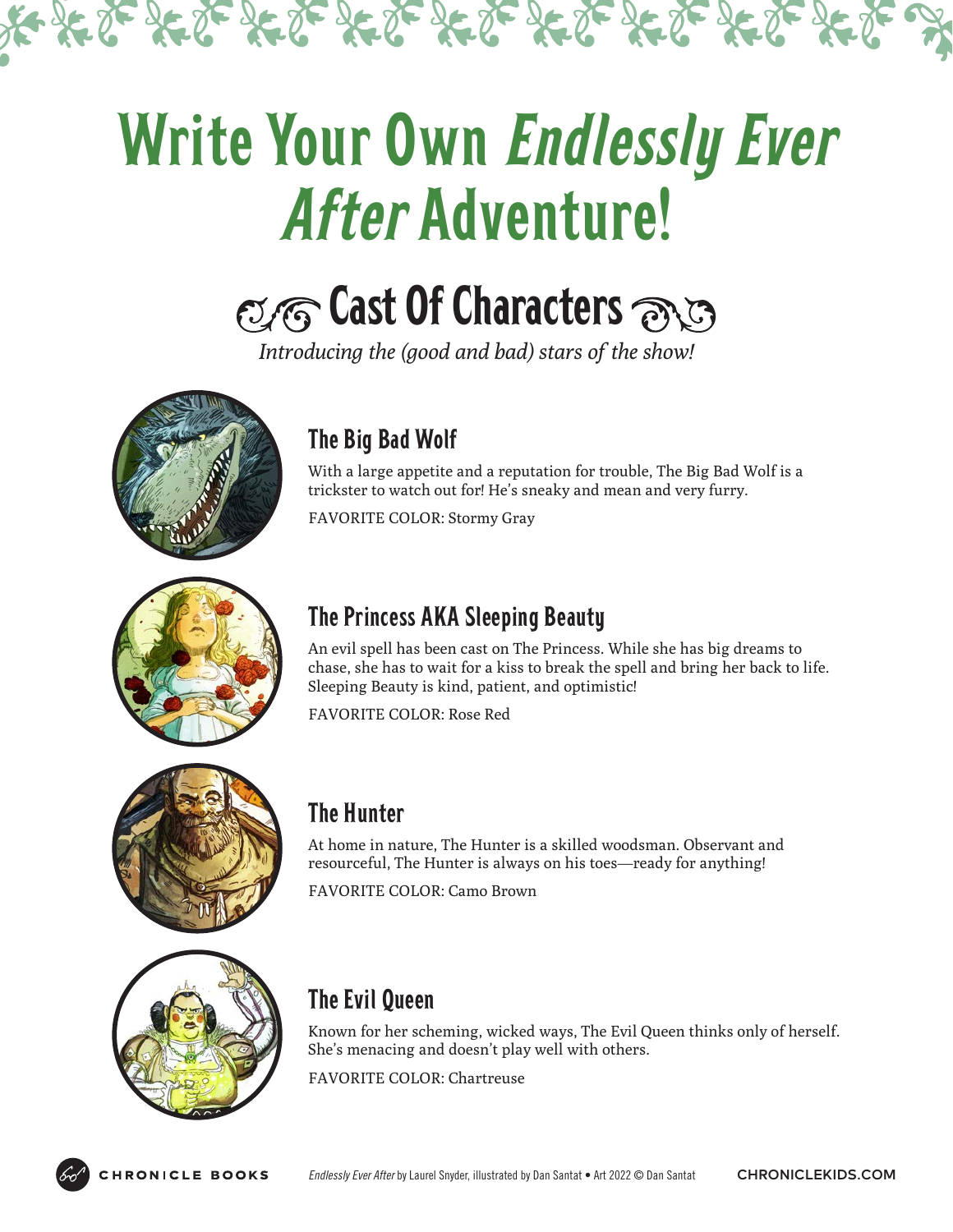

### **The Newest Character**

Create your very own character! Draw a picture of them below and write their name, one or two sentences about them, and don't forget to fill in their favorite color.



### ABOUT:

## FAVORITE COLOR: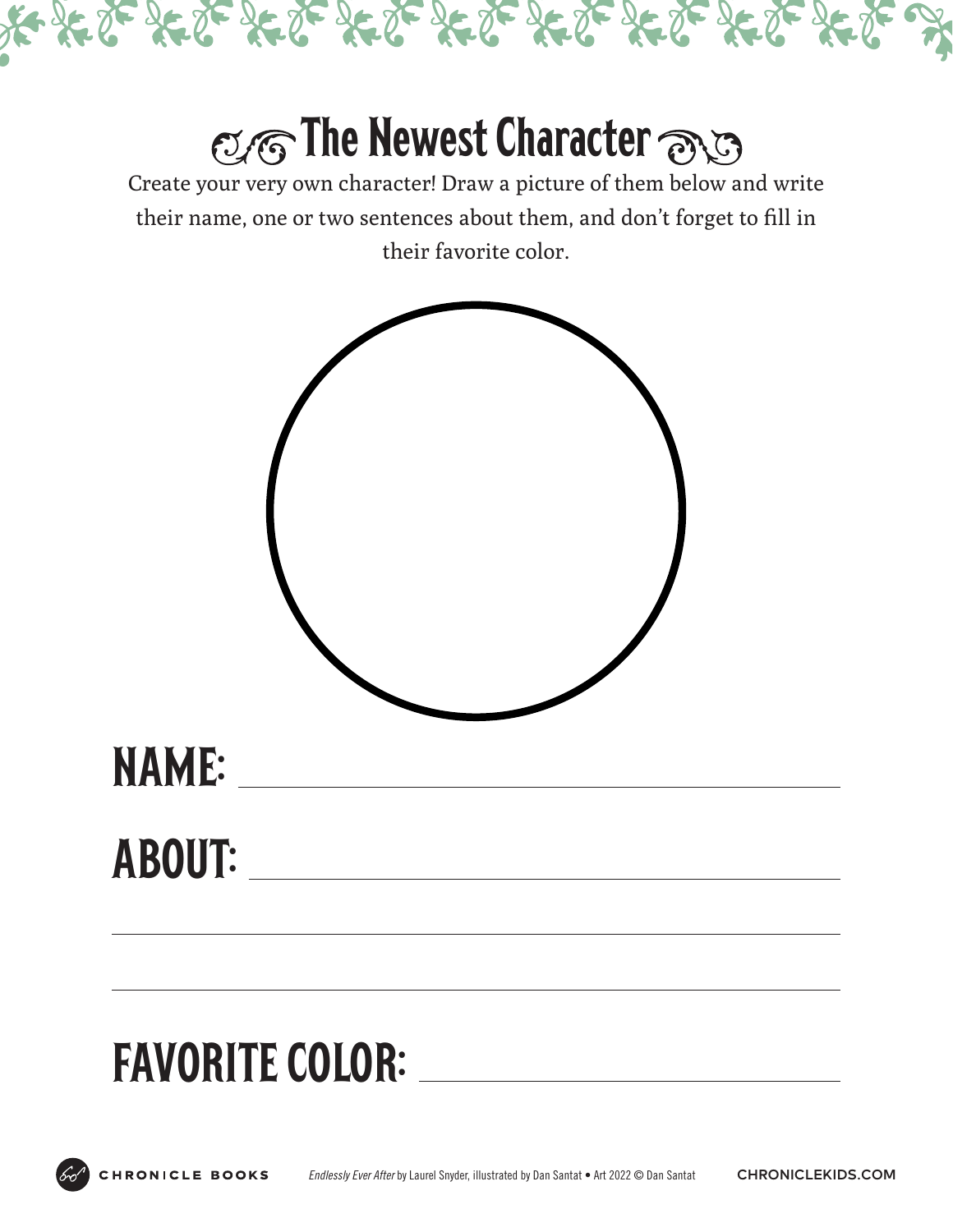

 $\infty$  Silly Storytime  $\infty$ 

#### OPTION A - For 1 Player (if filling out stories by yourself!)

Put yourself in the shoes of one of the characters above and fill in the blanks according to the italicized prompts. Once you've completed a story (or all three!), read your creation out loud to a family member or friend pretending to be the character you picked.

#### OPTION B - For 2 Players (if filling out stories with one other person!)

Have a family member or friend pretend to be one of the fairytale characters and invite them to fill in the blanks from the character's perspective according to the italicized prompts. Once you are done filling in the blanks, be sure to read the whole scene out loud from start to finish for guaranteed giggles!

### #1 - SHOPPING TRIP

I can't put this off any longer. I have completely run out of \_\_\_\_\_\_\_\_\_\_\_\_\_\_\_\_\_\_\_. I need to take the \_\_\_\_\_\_\_\_\_\_\_\_\_\_\_\_\_\_\_ to the grocery store and do some shopping. At the store, I plan to get some \_\_\_\_\_\_\_\_\_\_\_\_\_\_\_\_\_\_\_, \_\_\_\_\_\_\_\_\_\_\_\_\_\_\_\_\_\_\_, and even though they're \_\_\_\_\_\_\_\_\_\_\_\_\_\_\_\_\_\_\_, some \_\_\_\_\_\_\_\_\_\_\_\_\_\_\_\_\_\_\_. Shopping is not my favorite. I'd rather be \_\_\_\_\_\_\_\_\_\_\_\_\_\_\_\_\_. When I arrive at the store, I notice there's a big sale on \_\_\_\_\_\_\_\_\_\_\_\_\_\_\_\_\_\_\_, how \_\_\_\_\_\_\_\_\_\_\_\_\_\_\_\_\_\_\_. On aisle 2, there are free samples of steamed \_\_\_\_\_\_\_\_\_\_\_\_\_\_\_\_\_\_\_and I help myself to \_\_\_\_\_\_\_\_\_\_\_\_\_\_\_\_\_\_\_. As I glance at my shopping list, someone asks me if I can reach \_\_\_\_\_\_\_\_\_\_\_\_\_\_\_\_\_\_\_ from a high shelf for them. I of course respond by saying "\_\_\_\_\_\_\_\_\_\_\_\_\_\_\_\_\_\_\_." Re-examining my shopping list, I realize I forgot to write down \_\_\_\_\_\_\_\_\_\_\_\_\_\_\_\_\_\_\_, my absolute favorite treat! My basket is full! I wait in line with all the \_\_\_\_\_\_\_\_\_\_\_\_\_\_\_\_\_\_\_ customers to check out. "Have a great day!" the clerk calls in my direction as I leave the store. "\_\_\_\_\_\_\_\_\_\_\_\_\_\_\_\_\_\_\_\_\_" I say back as I leave the store feeling \_\_\_\_\_\_\_\_\_\_\_\_\_\_\_\_\_\_\_. (plural essential item) (form of transportation) (verb ending in "ing") (plural noun) (plural noun)(adjective) (plural noun) (baking ingredient) (adjective) (vegetable) (a number) (exclamation) (noun) (exclamation) (snack) (adjective) (adjective)